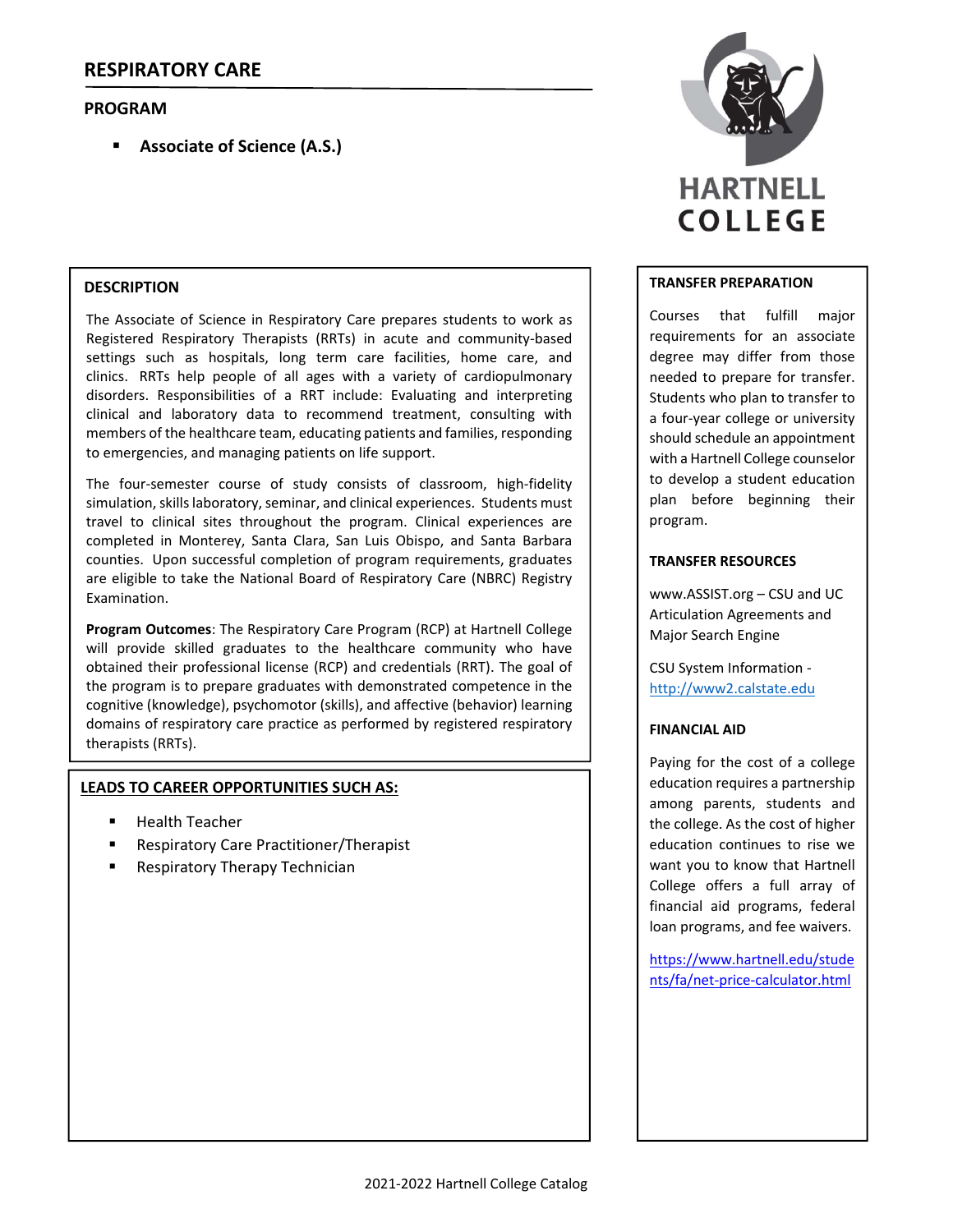#### **TRANSFER STUDENTS**

Completing the AS degree does not meet all requirements for transfer. Students planning to transfer to a university should follow the requirements of the four‐year university. Information on course equivalencies and major preparation requirements for the University of California (UC) and California State University (CSU) systems is available online at http://www.assist.org. Please consult with a Hartnell College counselor to review transfer requirements.

Students transferring from other RCP programs seeking placement into the second, third, or fourth semesters of the Associate Degree in RCP Program at Hartnell College should contact the Dean of Academic Affairs: Nursing and Allied Health (831.770.6146). The Dean and academic counselors evaluate all transferstudent recordsfor course work equivalency. Syllabi, course outlines, and catalogs may be requested for the evaluation.

#### **ACCEPTANCE TO THE RESPIRATORY CARE PROGRAM**

The Respiratory Care Program requires separate application and screening procedures that must be completed independently from regular admission. Because the RCP program is impacted, completion of program prerequisites does not guarantee admission. Information can be obtained from the website (https://www.hartnell.edu/academicsaffairs/academics/nah/index.html), the Nursing and Allied Health Office (831.770.6146), or the Hartnell College Nursing and Allied Health Program academic counselor (831.755.6820).

Application forms for the Respiratory Care Program and informational materials are available on the Hartnell College Respiratory Care Program website (https://www.hartnell.edu/academics-affairs/academics/nah/index.html). Application forms are posted in December of each year for the following fall semester. Completed application forms and required documents must be submitted by the deadline date as stated on the application. Students are responsible for cost associated with uniforms, clinical and skills supplies, standardized tests and travel expenses to clinical sites, located in in Monterey, Santa Clara, Santa Barbara and San Luis Obispo counties. Students accepted for entry into the RCP Program are required to attend the mandatory RCP Orientation Session. At the orientation, admission packets with health/drug screening and background check materials are distributed. Questions regarding these screenings should be directed to the Dean of Academic Affairs: Nursing and Allied Health.

#### **Minimum Requirements for Admissions Eligibility:**

- 1.Hartnell College enrollment or a Hartnell College Application for Admission on file in the Office of Admissions and Records
- 2. Completion of all prerequisite courses with a minimum of a "C" grade as documented on official transcripts. In‐ progress courses will not be accepted for admission GPA purposes. Science GPA Requirement: 2.5
- 3. Current American Heart Association Healthcare Provider Basic Life Support certification (required prior to entry into the program)

Success in the Respiratory Care Program is based on theoretical knowledge, RCP skills proficiency, clinical reasoning, professional behaviors, and their application in the clinical setting. Students must achieve at least "C" grades in all RCP major courses.

**BACCALAUREATE PREPARATION:** Students should consult with a counselor and appropriate college catalog for specific transfer requirements.

| FOR MORE INFORMATION, CONTACT: | Hartnell College Nursing and Allied Health Program: (831) 770-6146 |
|--------------------------------|--------------------------------------------------------------------|
|                                | Email: $nah@hartnell.edu$                                          |
|                                | Hartnell College Counselor: (831) 755-6820                         |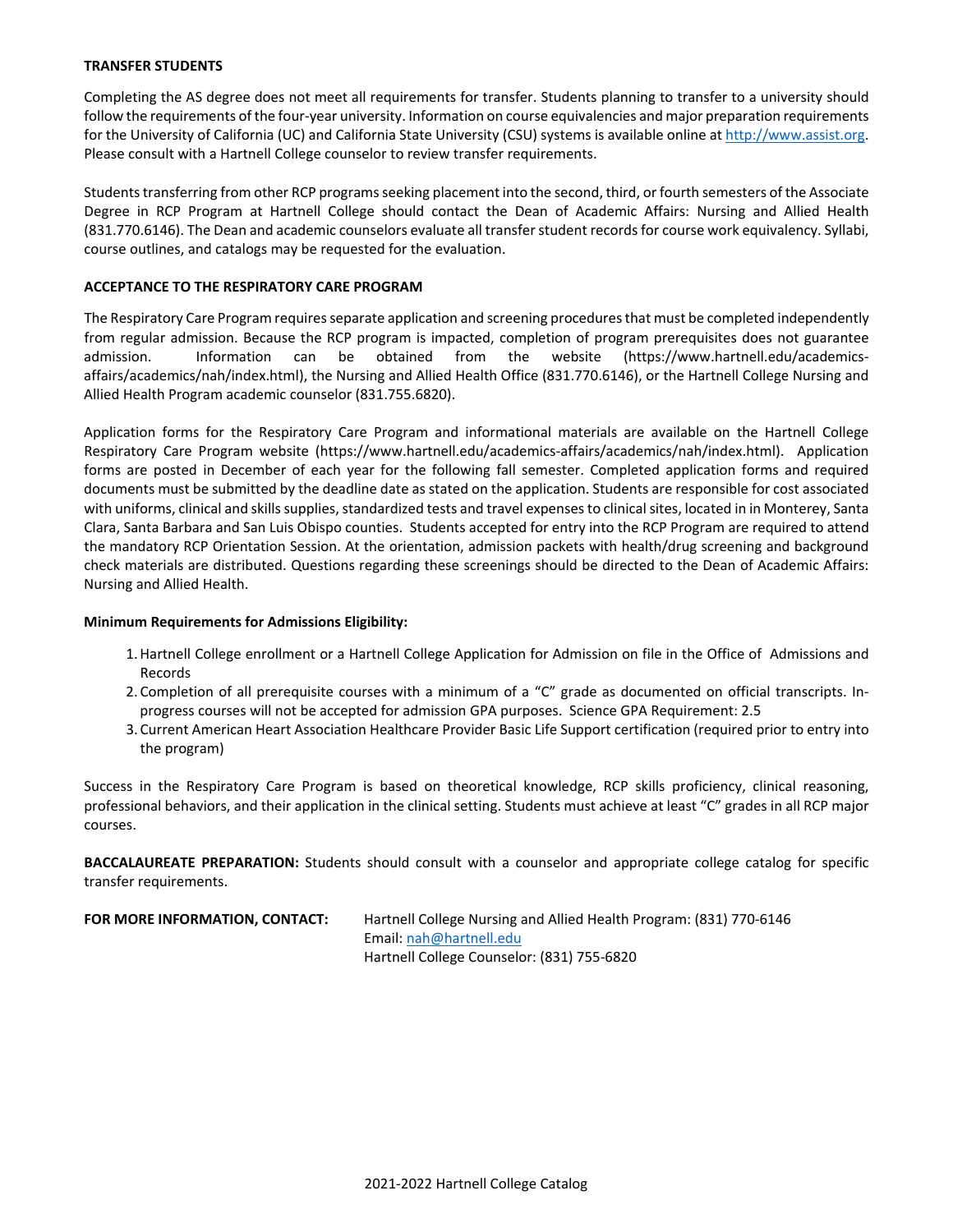## **ASSOCIATE OF SCIENCE**

**Program Goal:** To prepare graduates with demonstrated competence in the cognitive (knowledge), psychomotor (skills), and affective (behavior) learning domains of respiratory care practice as performed by registered respiratory therapists (RRTs).

**Program Outcomes**: Upon successful completion of this program a student will be able to:

- comprehend, apply, and evaluate information necessary to practice as a respiratory care practitioner (cognitive) as evidenced by their ability to
	- o evaluate data to assess the appropriateness of prescribed respiratory care
	- o participate in the development and modification of respiratory care plans in a variety of settings
	- o provide patient, family, and community education
- perform the skills competently as a respiratory care practitioner (psychomotor) as evidenced by their ability to
	- o apply problem‐solving strategies in the patient care setting
	- o perform respiratory therapeutic and diagnostic procedures interventions in a timely manner consistent with patient safety and infection control standards.
	- practice professional attitudes and behavior (affective) as evidenced by their ability to
		- o demonstrate ethical and professional behaviors
		- o demonstrate effective oral and written communication skills
		- o interact effectively with other members of the healthcare team
		- o communicate effectively in diverse groups while respecting beliefs and values of all persons

## **Required General Education Courses:**

#### **MUST BE COMPLETED PRIOR TO ACCEPTANCE INTO PROGRAM (24 units)**

| BIO-5 - Human Anatomy                    | 4.0 |
|------------------------------------------|-----|
| BIO-6 - Introductory Physiology          | 3.0 |
| BIO-6L - Physiology Laboratory           | 2.0 |
| BIO-27 - Principles of Microbiology      | 4.0 |
| ENG-1A - College Composition and Reading | 3.0 |
| MAT-123 - Intermediate Algebra           | 5.0 |
| PSY-2 - General Psychology               | 3.0 |
|                                          |     |

#### **Required Major Courses (6.5 units)**

| ANT-2 - Introduction to Cultural Anthropology                | 3.0 |
|--------------------------------------------------------------|-----|
| <b>OR</b>                                                    |     |
| SOC-1 – Introduction to Sociology                            | 3.0 |
| Ethnic Group Course (see page 68)                            |     |
| COM-1 - Introduction of Public Speaking                      | 3.0 |
| <b>OR</b>                                                    |     |
| COM-3 – Survey of Human Communication                        | 3.0 |
| HES-120 <sup>3</sup> - American Heart Association Basic Life | 0.5 |
|                                                              |     |

<sup>1</sup> SOC‐1 Introduction to Sociology is acceptable in lieu of ANT‐2; however, a separate course is required to satisfy the Humanities general education requirement. 3Or any **American Heart Association** Healthcare Provider Basic Life Support certification course.